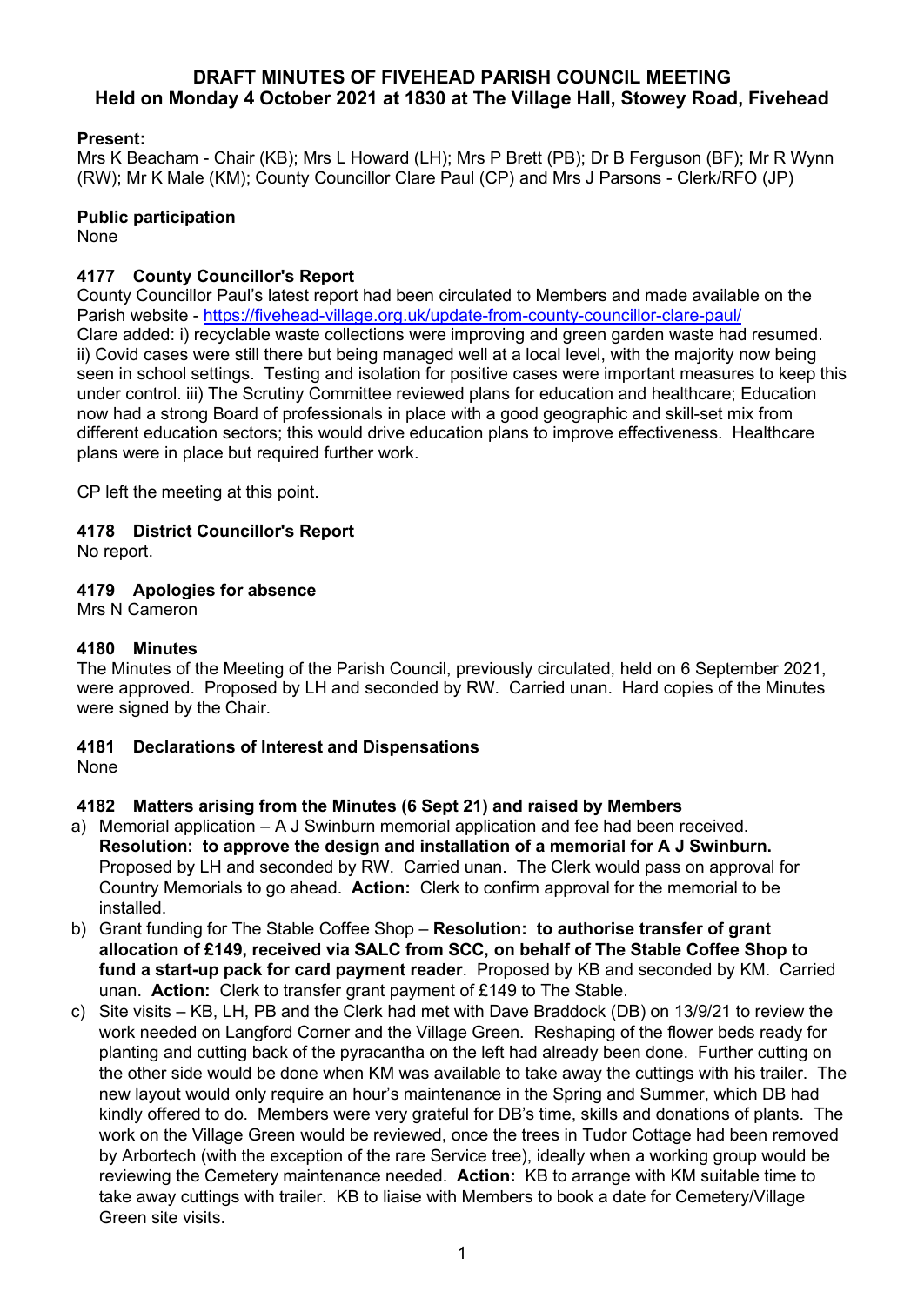- d) Grass maintenance renewal of contract for FY22/23 under the 3-yr fixed contract awarded in Dec 2020 to SSDC, the proposed 2% increase for the next financial year was approved. **Resolution: to renew the grass maintenance contract with SSDC, with a 2% increase, for FY22/23.** Proposed RW and seconded by KB. Carried unan. It was noted that SSDC would make any adjustments for missed cuts of Langford Corner and the Cemetery for FY21/22 (due in April 22). **Action:** Clerk to write to SSDC to confirm renewal for FY21/22.
- e) Transfer of Ownership of the Pound whilst the Parish Council, with help from volunteers, has maintained the Pound for many years, and insures it for damage, the issue of title ownership has been a long-standing issue. The previous developer at Glendale had intended for the transfer to the Parish Council to be completed once the sale of Glendale went through in 2019, however, due to ongoing difficulties, Members considered it now necessary to seek specialist legal advice to take this forward. **Resolution: to obtain three quotes for legal assistance to progress with transfer matters for the Pound.** Proposed by LH and seconded by BF. Carried unan. **Action:** Clerk to obtain quotes for legal advice for consideration.
- f) Registration of ownership of Langford Corner the Clerk had contacted the Land Registry to clarify whether the Parish Council or the developer should apply for the AP1 and had received written confirmation that either party could apply. This usually also requires further verified identity check forms to be submitted by both parties if not represented by conveyancers; however, with temporary Covid working regulations, it may be possible to submit a land valuation by a qualified professional such as a chartered surveyor (if under £6k) instead. Members recommended that the Clerk contact Mark Walters (Greenslade Taylor Hunt) to see if he may be able to assist with this. **Action:** Clerk to contact Mark Walters to see if he would be willing to undertake a valuation for the purpose of the AP1 application for registering Langford Corner.
- g) Defibrillator project update a working group was now in place to take this project forward. BF would take the lead on behalf of the Parish Council, with the Village Hall Secretary, who had previous experience of setting up a defibrillator in a public setting, and Mary Braddock who had volunteered to help. Three residents had also volunteered for training, who all live in close proximity to the phone kiosk where the defibrillator would be housed. An educational programme would be needed to raise awareness about this basic life support facility. The group would look at options for funding and maintenance. It may be possible to obtain part-funding via a charity and to link with the local ambulance service and first responders. Estimated costs were likely to be £2-3K for the equipment, plus service running costs. Training would be needed from an approved provider, such as St John's Ambulance. The group would be meeting again for further discussion on who would take responsibility for the purchase, as a charity such as the Village Hall would not be required to pay VAT. A Pop-Up Pub would be held on 8 Oct to raise funds and awareness for the project.

PB joined the meeting at this point and added that it was hoped that the remaining funds (approx £1k) raised by the Save Our Crown community benefit group may be transferred to the project, via the Village Hall as it was a legal requirement that any recipient must be a registered charity. PB confirmed that permission from donors via the JustGiving page had been requested.

- h) Mobile booster scheme PB reported that there had been no take-up on the voucher for the booster scheme so this had been returned by The Stable.
- i) Queen's Platinum Jubilee Jubilee celebrations would take place from Thurs 2 June Sun 5 June, starting with the Trooping of the Colour and Lighting of Beacons on 2 June. Members felt that the best time for a local celebration might be on the last day, when picnics and teas were being encouraged. The Village Hall/Playing Field would be a suitable venue for this. It was agreed that PB would write out to the community to invite volunteers and ideas, so a working party could be set up to start making firm plans. Several new residents had expressed an interest in helping with village activities so they could get to know people. The Clerk had politely declined the invitation to join in a larger event with Curry Rivel, as Members felt that a small, local celebration would be best received at this time. **Action:** PB to draft village email/Facebook communication.
- j) Request for access for dogs to the Playing Field PB reported that a decision had been made by the Playing Field Committee not to allow open access for dogs; however, organised events such as dog shows and supervised training classes, or a fenced walking area charged out by the hour would be considered, if a detailed business proposal was submitted. Activity on the Playing Fields had been severely affected by the pandemic over the past 18 months, but it was hoped that team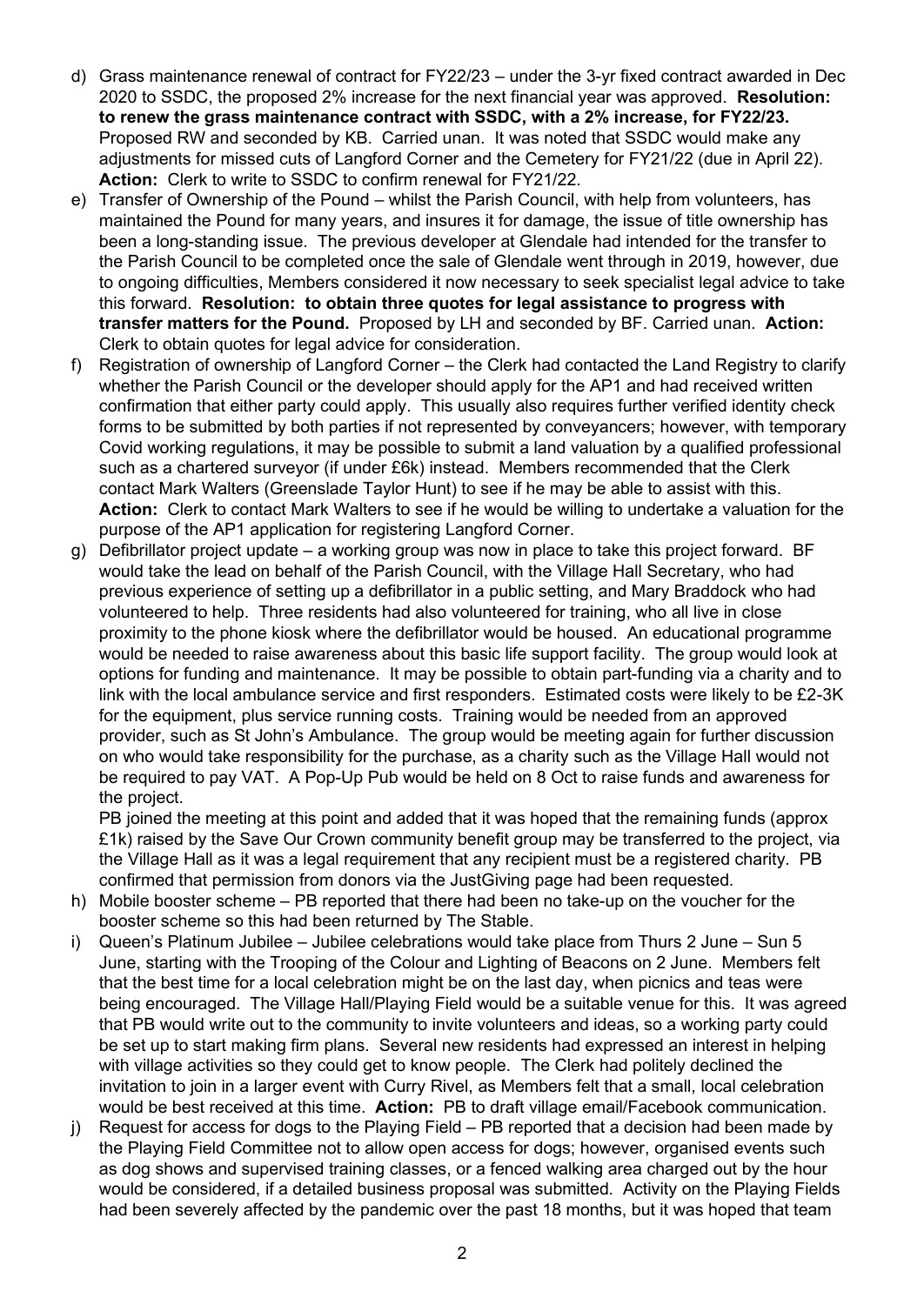events and large gatherings would resume, now that they were permitted again. This had left the PF in a difficult position financially and the Committee would be considering the wider issue of how to increase the use of this space, to keep it financially viable. Members would review financial grant support for the PF for FY22/23 in Nov/Dec and consider any further developments in late Spring 22. The Clerk would also write to the resident who had copied the Parish Council in on their initial proposal. **Action:** Clerk to write to resident about the Playing Fields' decision and add to agenda to review in late Spring 22.

- k) Closure of AGAR 20/21 the Clerk had posted the signed Section 3 conclusion of the audit on the Parish website, under financial information. There were no advisories to be considered. The AGAR forms would remain on the website. **Resolution: to set the period for obtaining a printed copy at 30 days, ending 31 October 2021.** Proposed by KB and seconded by PB. Carried unan.
- l) CIL update PB would prepare an article for the Nov deadline for the Parish Magazine. It was noted that there had been no further action on Stillbrook Road and this should be followed up as a discharge of conditions application had recently been made. **Action:** PB to draft article on possible projects for CIL funding for the Parish Magazine. Clerk to follow up with SSDC CIL officer concerning lack of response to CIL notification for Stillbrook Road development.
- m) Parish Online access enhanced access to Parish Online was needed for a volunteer to create and record wildlife on a new environmental layer for the Parish. **Resolution: to approve data manager level access for Dave Braddock to create a new environmental layer and record wildlife activity for Fivehead Parish in Parish Online**. Proposed by BF and seconded by RW. Carried unan.
- n) Date for Clerk's annual review KB would arrange a Zoom meeting for the Staffing Working group to review the Clerk's performance, hours, holiday and pay scale, for consideration at the next meeting. **Action:** KB to liaise with NC, KM and the Clerk to arrange a suitable time for the review in October 21.

## **4183 Correspondence Received**

- a) A request from a resident for the Parish Council to advise if the commercial advertising boards on the triangle/verge on A378 (opposite Greenshutters) had been authorised was considered. Highways had confirmed that this land is a highway verge and a visibility splay which should not be blocked by any signs. It was agreed that the Clerk would write to the estate agent asking if planning permission had been obtained for this sign, or otherwise should be removed for safety. **Action:** Clerk to write to the estate agents to check if the sign was authorised.
- b) The opportunity for consultation (via SALC/NALC) by DEFRA on local nature strategy was noted.
- c) The offer of 2 spaces for Climate Emergency training in Spring 22, free of charge from SCC was noted.
- d) Details of the District's support activities for the community to celebrate the Queen's Platinum Jubilee in June 2022 were discussed – see Min 4182i.
- e) A request from SSDC to complete a Play and Youth Facilities Strategy Consultation Survey was noted. Apologies had been given for the strategy presentation which was taking place at the same time as the Parish Council Meeting.

## **4184 Reports**

- a) Playing Field See Min 4182j. PB reported that a news page had been set up on the Parish website so events taking place could be viewed there in future.
- b) Village Hall See Min 4182g. BF reported that other key projects currently being considered were resurfacing the car park, CCTV / WIFI and replacement of the boiler.
- c) Cemetery see Mins 4182a and 4182c.
- d) Highways see Min 4183a.
- e) Environment KB passed on an update from Dave Braddock. Planting would soon be completed now that the beds were dug out on Langford Corner. Dave had conducted 10 bat surveys to date and hoped to cover all Fivehead and Swell by Oct 22. Over 1100 records of species would be sent to the relevant offices and the Parish Council would be notified of any rarer records, as well as recording them on the new map layer in Parish Online. New equipment purchased by Dave would help with identifying these. Future work would include surveying and mapping Fivehead and Swell hedgerows so they might be protected.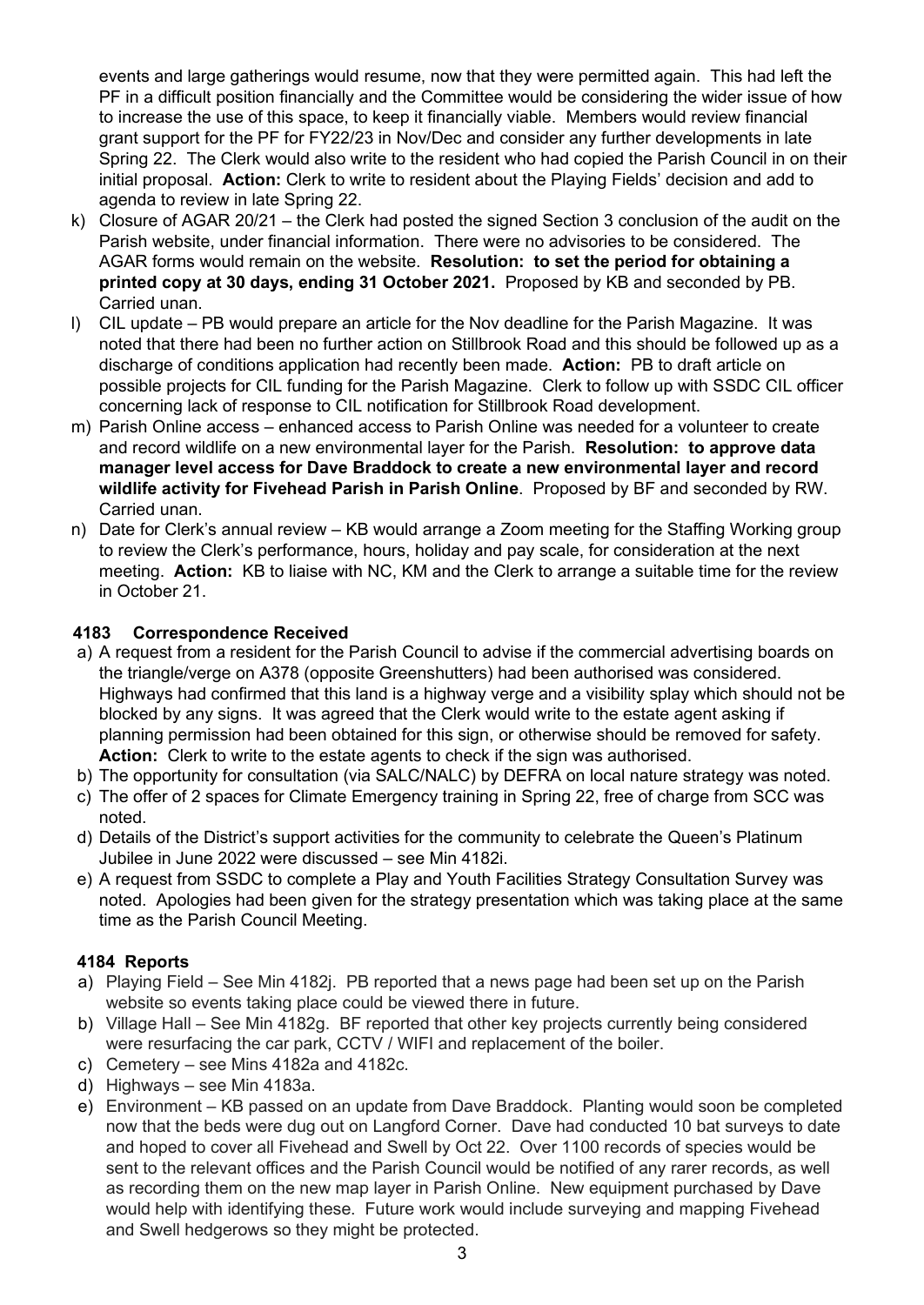- f) Asset/Maintenance Check Report Grit levels had been reported to SSDC and would be topped up soon. It was noted that water was still collecting in the bin at the bottom of Butcher's Hill due to the regular flooding. It may be necessary to make more holes to allow this to drain out, to avoid the salt in the grit being washed out. BF would retain the report for October.
- g) SALC, Rights of Way and Police nothing to report

#### **4185 Planning - see** <http://www.southsomerset.gov.uk/planningsearch/> **for details. The applications below were considered:**

- a) **21/02786/S73A**  Glendale, Butcher's Hill, Fivehead S73A application to vary condition no. 02 (approved plans) to reflect internal and external alterations and material changes, of application 20/03631/S73A, a variation of approval 18/01855/FUL for the demolition of existing dwelling and the erection of 3 no. new dwellings. **Members voted unanimously (6:0) for the decision to be made by the Planning Officer.**
- b) **21/00294/ENF and 21/02392/S73 -** Thane Barn, Cathanger Lane, Fivehead Change of use of land to equestrian use, erection of storage shed (retrospective), alterations to existing stables and the construction of outdoor riding arena (Application to vary condition 2 (approved plans) of approval 20/01271/FUL to allow change to the canopy roof pitch of the stable block building – it was noted that work had started on the barn although the application was pending approval and a follow-up reminder had been sent to Planning/Planning Enforcement due to concerns over fire safety. The residents of the neighbouring property would be notified that a report had been made due to the fire hazard. **Action:** Clerk to notify neighbouring owners of action taken due to fire hazard.
- c) **20/02475/COU** Crown Inn, Ganges Hill, Fivehead Change of use of Public House (Use of Class A4) to residential dwelling (Use Class C3) – application withdrawn 2 Sept 21 – **noted**.

#### **4186 Policy review September 2021**

- a) Emergency Operating Procedure the policy created for the pandemic would be retained and updated for Business Continuity, to be implemented as needed. **Resolution: to readopt the Emergency Operating Procedure as necessary to ensure business continuity, and rename this as Business Continuity Procedure from October 2021.** Proposed by KB and seconded by LH. Carried unan.
- b) Cemetery terms and conditions proposed amendments to the Cemetery conditions were discussed: i) to request that funeral directors take responsibility for removal of any excess spoil from new burials and ii) the policy for cremated remains would be amended to state that ashes interment would be permitted in the Garden of Remembrance or in a full-size plot in the main part of the Cemetery. For the first burial in a full-size plot, the grave would be dug to double-depth to enable a further burial of a coffin if required, to ensure the ashes would not be disturbed**. Resolution: to amend Fivehead Cemetery Terms and Conditions from October 2021 for the new requirements for spoil removal and ashes interment detailed in i) and ii).** Proposed by BP and seconded by PB. Carried unan. **Action:** Clerk to update the policy for the amendments in i) and ii) from October 2021.
- c) Standing Orders and other policies amendments had been circulated on points raised by the internal auditor as follows: i) correction of omission of Rules of Debate at Meetings in the Index and ii) duplication of wording in para 3m and in the Standing Orders. **Resolution: to approve the amendments to the Standing Order as stated in i) and ii) and to re-adopt the policies as listed until each could be reviewed individually before the next full review due in May 2022 – Financial Regulations; Audio/Visual Recording and Photography at Council Meetings Policy; Code of Conduct; Health and Safety Policy; Information Security Policy; Communications Policy; Complaints Procedure; Freedom of Information and Data Protection Policy; Equal Opportunities Policy; Grievance Policy.** Proposed by KB and seconded by RW. Carried unan.
- d) Internal auditor appointment It was agreed that the Clerk would send out a village email requesting for a volunteer to undertake the Parish Council's 2021/22 audit, with previous audit experience or similar skills. **Action:** Clerk to invite volunteers for the role of internal auditor for the Parish Council for 2021/22.